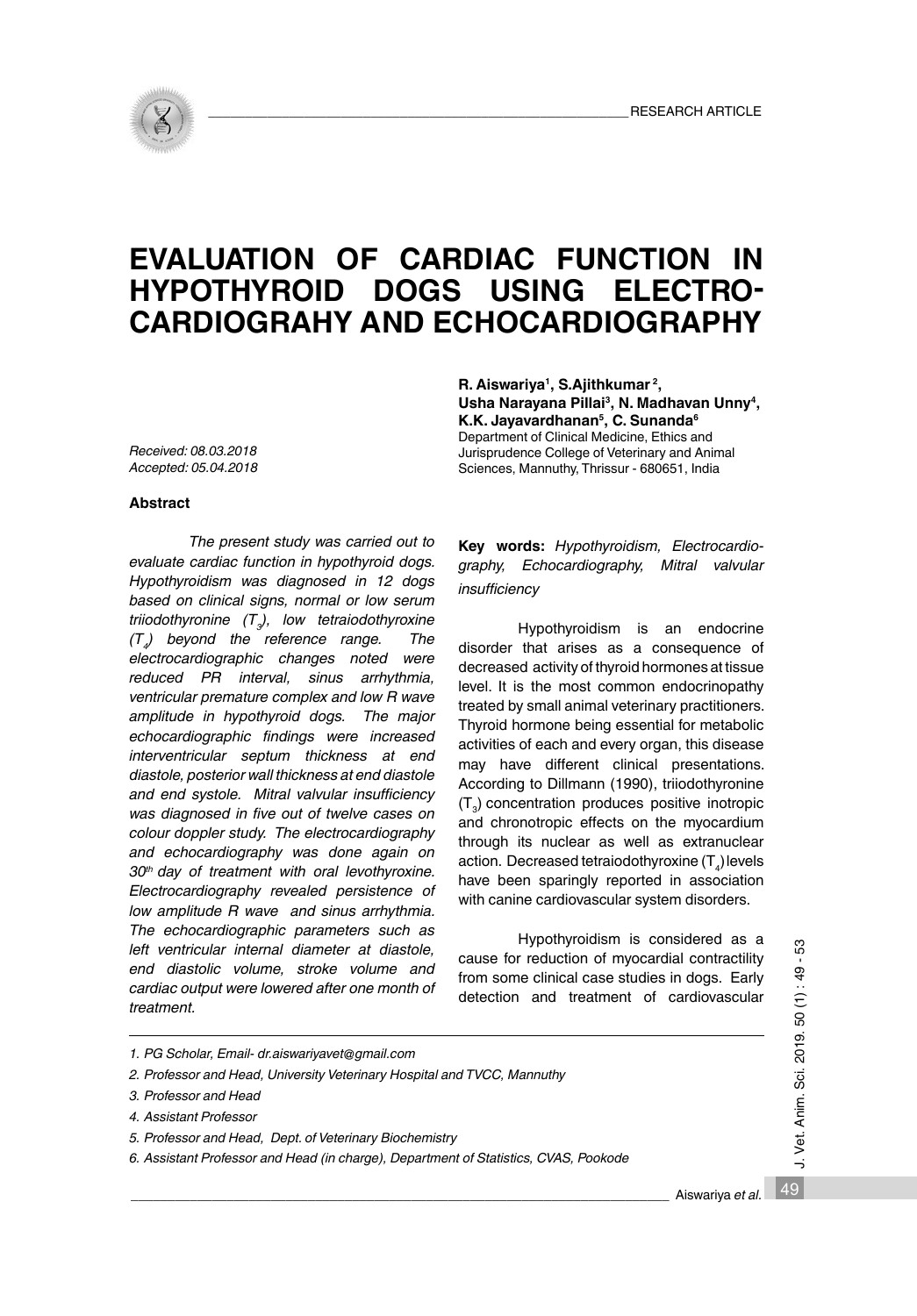disease in hypothyroid dogs may be beneficial in managing the further progression of condition. So the present study was carried out with the objective of assessing cardiac function in hypothyroid dogs using the diagnostic tools of electrocardiography and echocardiography.

### **Materials and Methods**

The dogs presented to the University Veterinary Hospital, Mannuthy and Kokkalai with symptoms resembling that of hypothyroidism were screened by estimating serum  $T_a$  and  $T_a$  by Chemiluminiscent microparticle immunoassay. In the present study, 12 dogs were diagnosed based on symptoms of hypothyroidism, lowered or normal serum  $T<sub>3</sub>$  (<48 ng/dl) and lowered  $T_4$  (<1.5 µg/dl). Before initiating treatment, hypothyroid dogs were subjected to electrocardiographic and echocardiographic studies. Electrocardiographic and echocardiographic evaluation was also done in six apparently healthy dogs. For the comparative study, 12 hypothyroid dogs were assigned as group I and six apparently healthy dogs as group II. Treatment for hypothyroidism was initiated with levothyroxine at a dose rate of 20 µg/kg bodyweight orally once daily on empty stomach as per Dixon *et al*. (2002) and Karlapudi *et al.* (2012). Cardiac medication was also added to treatment regimen in those dogs with cardiac dysfunction. Electrocardiography and echocardiography were also carried out after treatment period of one month. Dosage adjustments of levothyroxine were done according to thyroid hormonal status after one month. The statistical comparison of electrocardiographic and echocardiographic parameters of hypothyroid dogs with that of apparently healthy dogs were done using independent sample t-test whereas the comparison of the same parameters of hypothyroid dogs on  $0<sup>th</sup>$  day and  $30<sup>th</sup>$  day of treatment was done via paired sample t-test using IBM Statistical package for Social Sciences (SPSS), Version 24.0.

# **Results and discussion**

*Serum thyroid hormones:* The mean serum  $T_{3}$  concentration in group I dogs on the day of screening was significantly lower (45.89±4.18 ng/dl) than group II dogs  $(80.03\pm7.33 \text{ ng/dl})$ . The mean serum T<sub>4</sub> concentration of hypothyroid dogs on the day of screening (0.98±0.053 µg/dl) was significantly lower (P<0.01) than group II dogs 2.49±0.01 µg/dl. This finding was similar to the finding of Gomathy *et al.* (2004) who reported mean  $T_{3}$  and  $T_{4}$  concentration in hypothyroid dogs as 0.45±0.06 ng/ml and 1.28 ±0.06 µg/dl respectively.

*E l e c t r o c a r d i o g r a p h i c measurements and changes observed***:**  Electrocardiographic parameters such as heart rate, P wave amplitude, PR interval, R wave amplitude, P wave duration, Q duration, QT interval and T wave amplitude of group I dogs on 0<sup>th</sup> day and on 30<sup>th</sup> day of treatment were statistically analyzed. The above measurements of group I were also compared with that of group II dogs. There was no statistically significant difference between the values of group I dogs on 0<sup>th</sup> and 30<sup>th</sup> day of treatment. On comparison with group II dogs, PR interval of group I dogs on  $0<sup>th</sup>$  day of treatment (0.105  $\pm$  0.006 seconds) was significantly reduced (P<0.05) than that of group II (0.12  $\pm$  0.003 seconds). The heart rate of group I animals 0<sup>th</sup>day of treatment was higher (117.25  $\pm$  4.55 bpm) than group II dogs (115.50±9.31bpm) and this might be the reason for reduced PR interval of group I dogs on  $0<sup>th</sup>$ day of treatment as PR interval is inversely proportional to heart rate (Cote, 2010). Sinus arrhythmia was observed in three cases which

£3



**Fig.1** Low amplitude R wave on bipolar limb lead II

Evaluation of cardiac function in hypothyroid dogs usiing...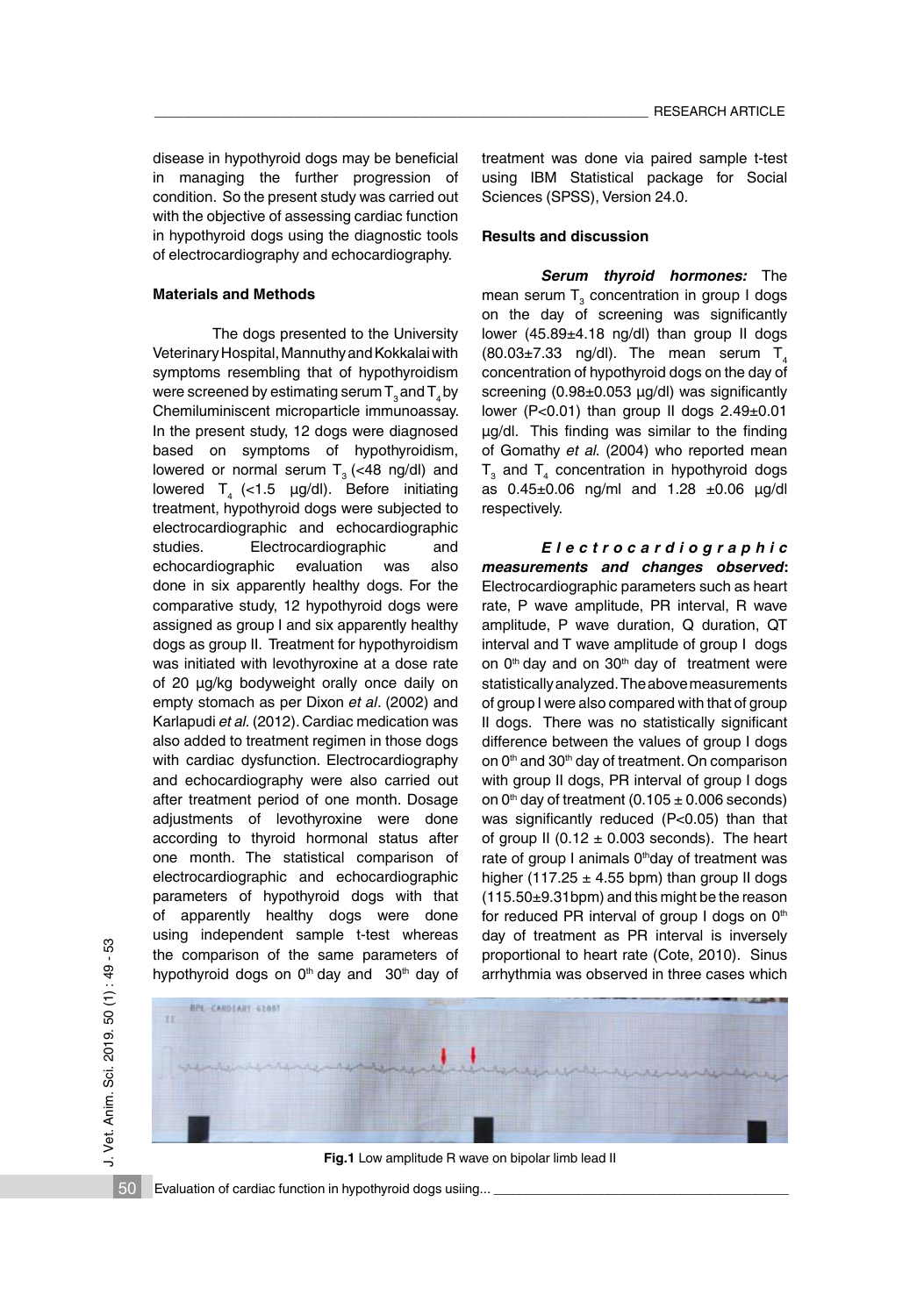

**Fig. 2** Ventricular premature complex in AVF lead

was in agreement to Kienle *et al.* (1994). Low amplitude R waves (< 0.5 mv) were observed in two cases (Fig.1) as observed by Ferguson (1994), Kienle *et al.* (1994), Stephan *et al.* (2003), Flood and Hoover (2009) and Karlapudi *et al.* (2012). Occasional ventricular premature complex (VPC) was observed in a case with severe mitral regurgitation (Fig 2). Flood and Hoover (2009) and Karlapudi *et al.* (2012) also reported ventricular premature complexes in hypothyroid dogs.

Electrocardiogarphy on 30<sup>th</sup> day of treatment revealed the following observation. Sinus arrhythmia noticed on 0<sup>th</sup> day of treatment



**Fig. 3** Thickened mitral valve and chordae tendinae in a dog on Right parasternal long axis left ventricular outflow view



**Fig. 4** Mosaic pattern across mitral valve using colour flow doppler on left apical view

was absent in two cases but in one case it was persistant. No significant increase in amplitude of R wave was observed in two cases where there was low amplitude R wave on  $0<sup>th</sup>$  day. Ventricular premature complex was absent in the ECG of dog with occasional VPC in ECG on 0<sup>th</sup>day of treatment.

*Echocardiographic findings:* Screening of hypothyroid dogs for cardiac disease showed that 5 out of 12 *i.e* 41.67 per cent of them had mitral valvular insufficiency with thickening of mitral valvular leaflets in B mode echocardiography (Fig.3) and regurgitant jet with mosaic colour pattern across the mitral valve (Fig. 4) on colour flow doppler study (Olsen *et al.* 2010). Two dogs with mitral valvular insufficiency were aged four, two dogs were 7-8 years of age and one dog was 10 years of age. This was in agreement to the finding of low thyroxine levels by James (2011) and Unny (2014) in dogs with mitral valvular insufficiency.

Colour Doppler studies on 30<sup>th</sup> day of treatment revealed that, regurgitant jet across the mitral value with mosaic colour pattern was still present in five cases with mitral valvular insufficiency without any appreciable increase in severity.

# *Echocardiographic measurements*:

The B mode measurement of left atrial aortic root ratio of group I dogs on  $0<sup>th</sup>$  and  $30<sup>th</sup>$  day of treatment were  $1.03 \pm 0.04$  and  $1.07 \pm 0.04$ respectively which was not statistically different from values of group II dogs. This value of group I dogs on 0<sup>th</sup> and 30<sup>th</sup> day of treatment were also not statistically different from each other. Left atrial aortic ratio is used to measure left atrial enlargement which could be elevated in severe cases of hypothyroidism as reported by Flood and Hoover (2009) and in cases of dilated cardiomyopathy with hypothyroidism 51 J. Vet. Anim. Sci. 2019. 50 (1) : 49 - 53

J. Vet. Anim. Sci. 2019. 50 (1): 49 - 53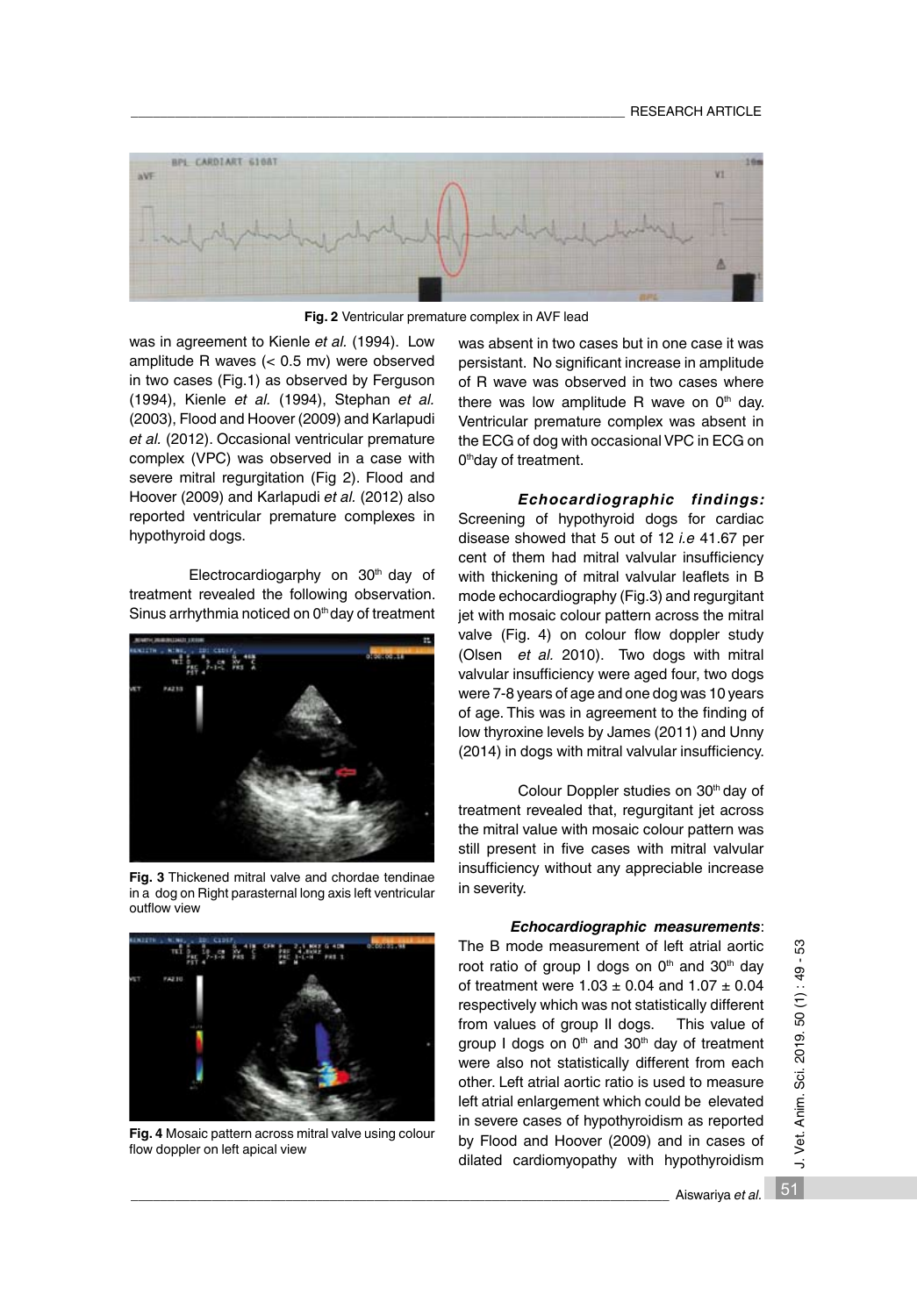(Karlapudi *et al.*, 2012). In the present study, left atrial enlargement or dilated cardiomyopathy was not diagnosed in any of the hypothyroid dogs.

The M mode echocardiographic measurements such as interventricular septum thickness at end systole, left ventricular internal diameter at end systole, end systolic volume, ejection fraction and fractional shortening of group I dogs on 0<sup>th</sup> day of treatment and 30<sup>th</sup> day of treatment were not statistically different from that of group II dogs. The mean interventricular septum thickness at end diastole of group I dogs on  $0<sup>th</sup>$  day (10.75 $\pm$  0.35 mm) and 30<sup>th</sup> day of treatment (10.43±0.33 mm) were statistically higher when compared with group II dogs. This finding was in agreement with Gupta and Sinha (1996) who reported higher interventricular septal dimensions in human patients with clinical hypothyroidism.

 Left ventricular internal diameter at end diastole (LVIDd) values of group I dogs on  $0<sup>th</sup>$  (33.43 $\pm$ 1.21 mm) and 30<sup>th</sup> day of treatment (31.29±1.08 mm) were not statistically different from values of group II (30.73±2.48 mm). But there was significant reduction (P<0.05) in left ventricular internal diameter (LVIDd) at end diastole on 30<sup>th</sup> day of treatment when compared with value on  $0<sup>th</sup>$  day of treatment. The latter finding was in partial agreement with finding of reduction in elevated

 LVIDd values in hypothyroid dogs after treatment with levothyoxine as reported by Karlapudi *et al.* (2012) and Phillips and Harkin (2003). This reduction in LVIDd values resulted in significant lowering (P<0.05) of end diastolic volume, stroke volume, cardiac output of group I dogs by 30<sup>th</sup> day of treatment on comparison with these values  $0<sup>th</sup>$  day of treatment. However, those values of group I dogs on  $0<sup>th</sup>$  day and  $30<sup>th</sup>$ day of treatment were not statistically different from values of group II dogs.

The mean posterior wall thickness at end diastole of group I dogs on  $0<sup>th</sup>$  day (10.8 $\pm$ 0.61 mm) and  $30<sup>th</sup>$  day of treatment  $(11.32 \pm 0.56$ mm) were significantly higher (P<0.01) on comparison with group II dogs (8.6±0.62 mm). However, there was no statistically significant difference between values of group I dogs on 0<sup>th</sup> and 30<sup>th</sup> day of treatment. The mean posterior wall thickness at end systole of group I dogs on  $0<sup>th</sup>$  day (13.23±0.76 mm) and 30<sup>th</sup> day of treatment (14.87±0.81 mm) were significantly higher (P<0.01) in comparison with value of group II dogs (11.05±0.64 mm). There was no statistically significant difference between values of group I dogs on  $0<sup>th</sup>$  and  $30<sup>th</sup>$  day of treatment. The above findings of present study were in agreement with finding of significantly high posterior wall thickening in humans with clinical hypothyroidism (Gupta and Sinha, 1996).

The mean E point to septal separation (EPSS) value of group I dogs on  $0<sup>th</sup>$  day  $(5.03\pm0.29$  mm) and  $30<sup>th</sup>$  day of treatment  $(5.1\pm0.26$  mm) were significantly lower than group II dogs **(**p<0.01) either. Range of EPSS value in normal Labrador Retriever dogs were 4.0-7.5 mm (Gugjoo *et al*., 2014). In the present study, in which majority of cases were Labrador Retriever dogs, even though there was statistically low EPSS values, they were within the normal range as suggested by the earlier worker. EPSS value will be elevated in cases of dilated cardiomyopathy and severe hypothyroidism (Flood and Hoover, 2009) which were not diagnosed in present study.

# **References**:

- Cote, E. 2010. Electrocardiography and cardiac arrhythmias. In: Ettinger,S.J. and Feldman,E. C. (eds.), *Textbook of Veterinary Internal Medicine :Diseases of the Dog and Cat.* (7<sup>th</sup> Ed) W. B. Saunders Company,Philadelphia,pp.1159-1187.
- Dillmann, W.H. 1990. Biochemical basis of thyroid hormone action in the heart. *Am. J. Med.* **88** : 626-630.
- Dixon, R.M., Reid, S.W.J. and Mooney, C.T. 2002. Treatment and therapeutic monitoring of canine hypothyroidism. *J. Sm. Anim. Prac.* **43**: 334-340.
- Ferguson, D.C. 1994.Update on diagnosis of canine hypothyroidism. *Vet. Clin. N. Am. Sm. Anim. Prac.* **24**: 515-539.

52 Evaluation of cardiac function in hypothyroid dogs usiing...